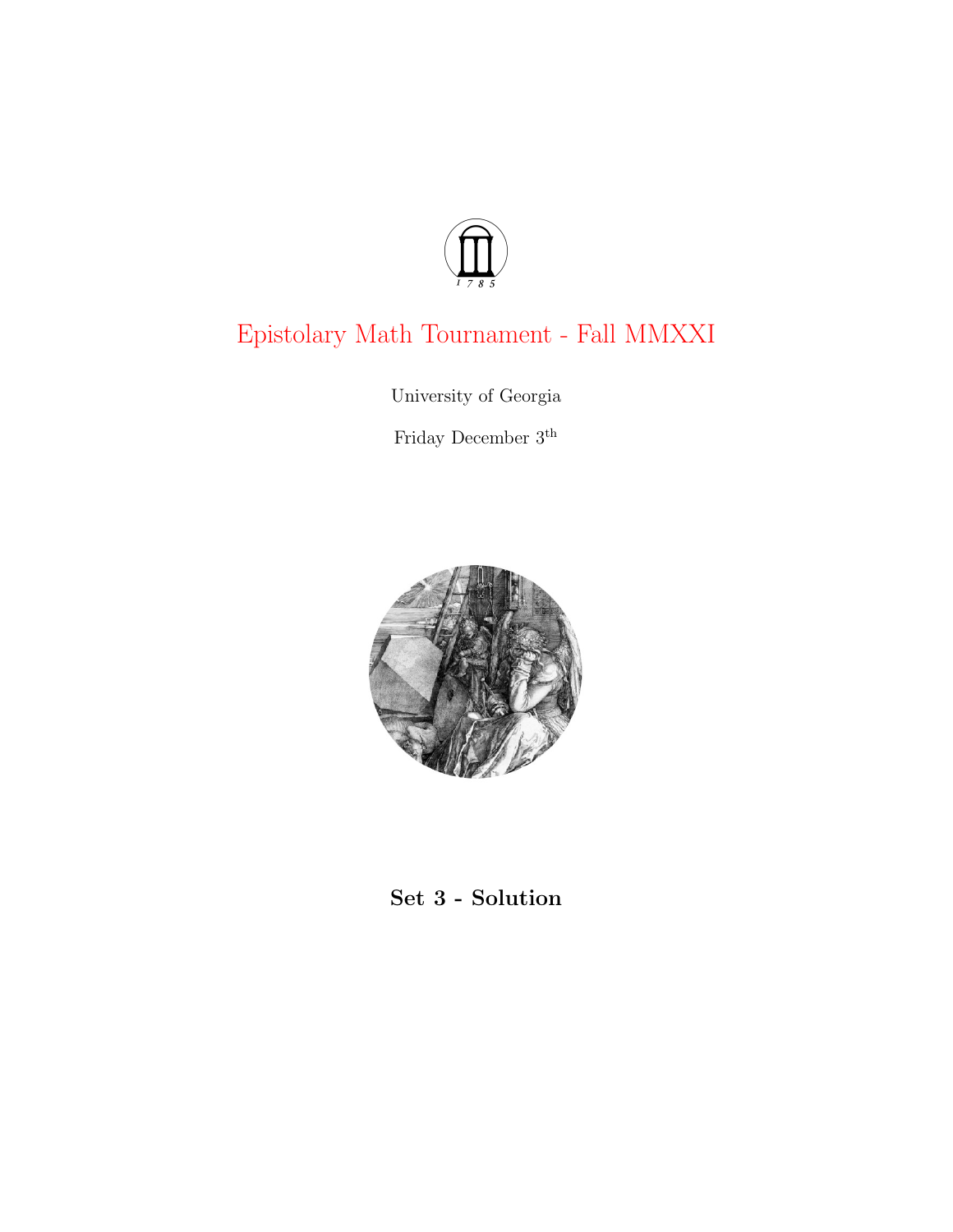### Problem 1

Recall how the long division algorithm works:



The blue numbers are the remainders after each step of the long division. We say that this division generates the sequence of remainders  $2, 2, 1, 2$ . Notice the unusual leading 0 in the quotient. This guarantees that the number of remainders equals the number of digits.

- (a) (1pt) What is the sequence of remainders generated by dividing 5624 by 3?
- (b) (4pts) When the positive integer  $n$  is divided by 11, the sequence of remainders generated is  $2, 5, 7, 1, 1, 7$ . What is n?
- (c) (5pts) When the positive integer  $m$  is divided by 3, the sequences of remainders is  $0, 2, 0, 0$ . When m is divided by 7 the sequence of remainders is  $2, 0, 0, 6$ . What is m?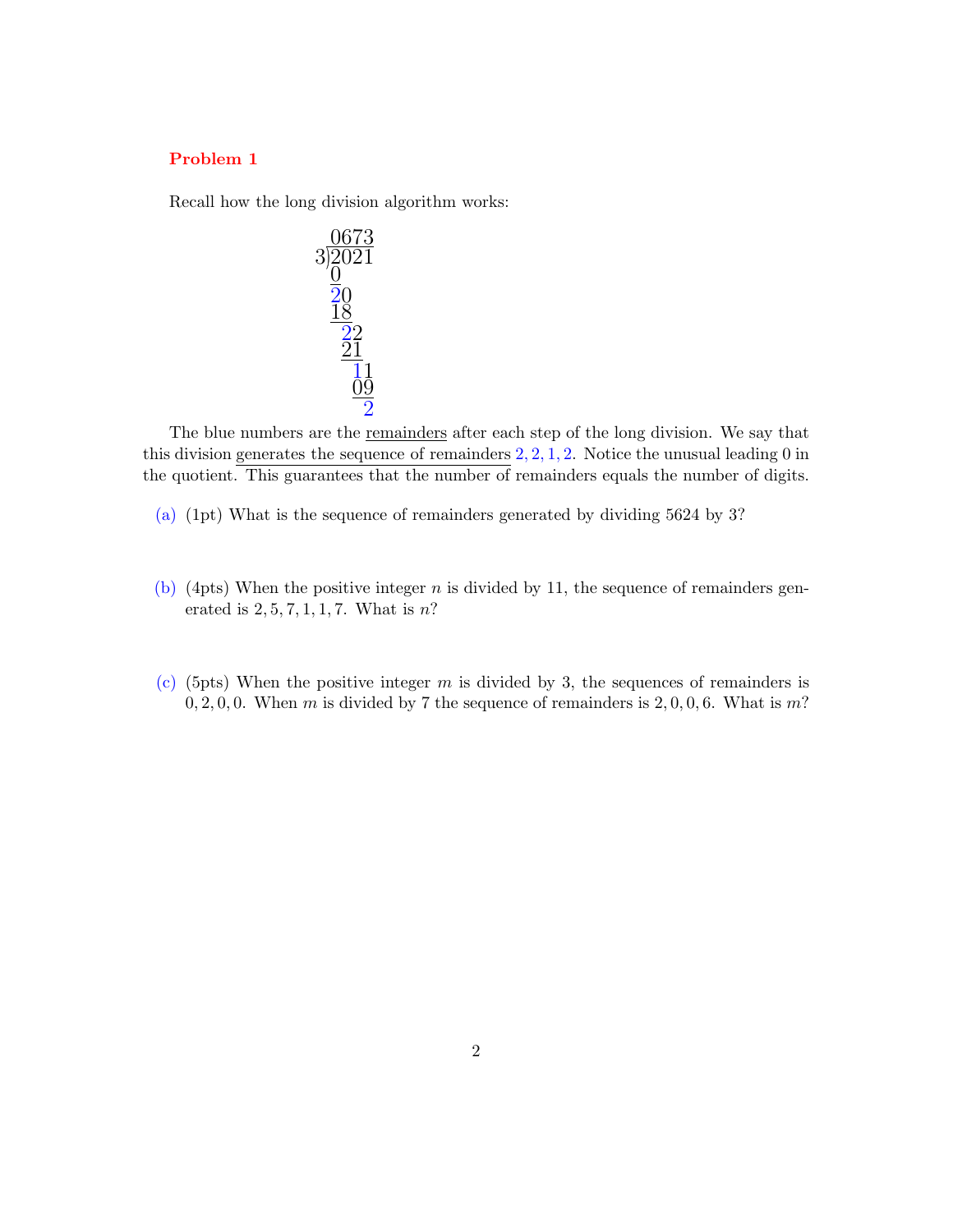## Problem 2

(a) (3pts) Suppose that the three sides of a right triangle are in geometric progression:  $a, ar, ar<sup>2</sup>$ . What is the sine of the smallest angle?

## (b) (7pts)



In the above figure, the rectangle is partitioned into four similar triangles. What is the value of  $x$ ? The diagram is not drawn to scale.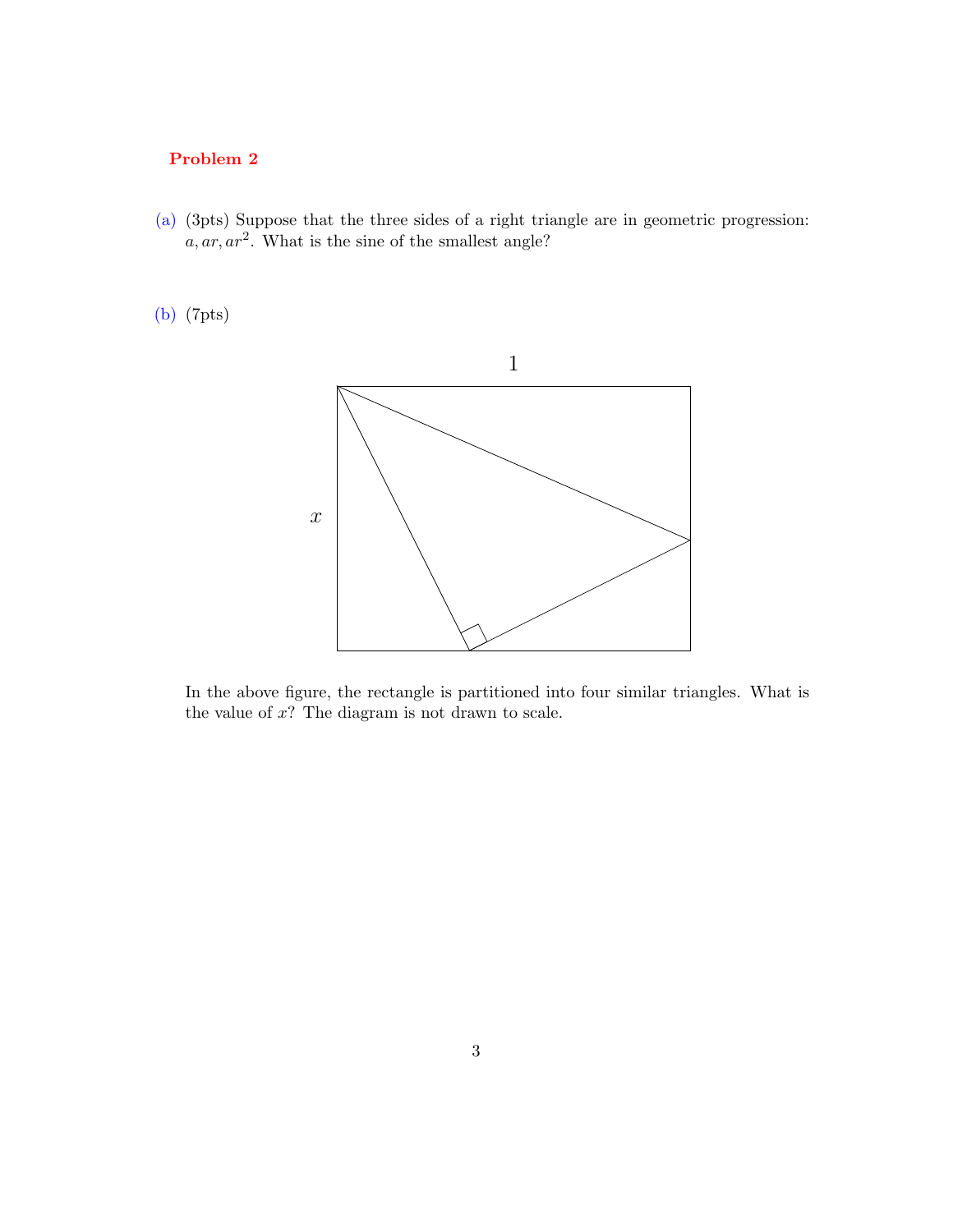## Problem 3

- (a) (2pts) Write the current year, 2021, in binary (base 2).
- (b) (8pts) Recall that the golden ratio is the largest root of  $p(x) = x^2 x 1$ . Its exact value is  $\frac{1+\sqrt{5}}{2}$  $\frac{2\sqrt{5}}{2}$ , and its decimal value is approximately 1.618. What are the first 9 digits of its binary expansion? The first (leftmost) digit is clearly 1 (why?), so your answer will be in the form  $1.a_1a_2...a_8$ .

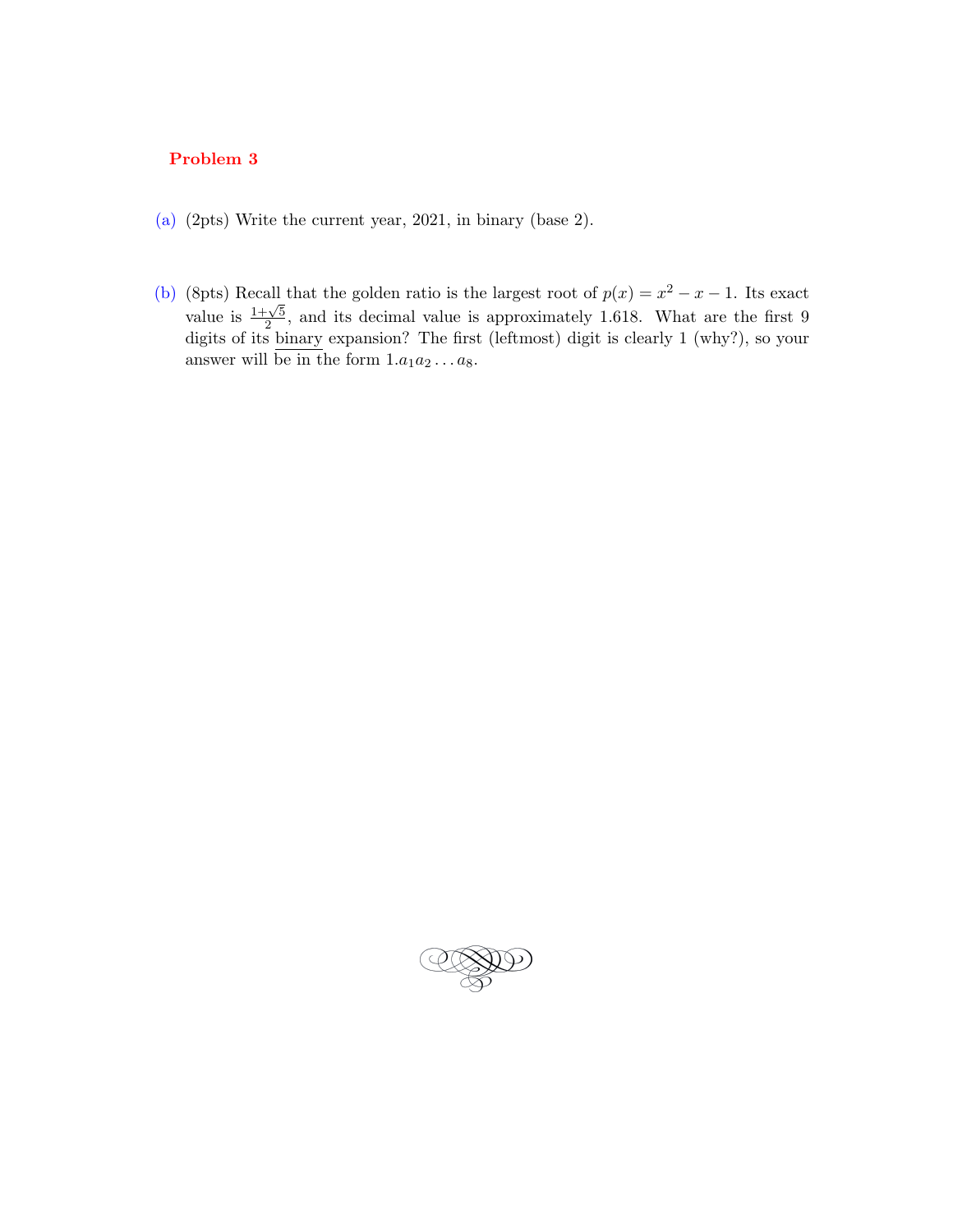#### Solution 1

(a) Perform the long division, marking in blue the remainders as they arise:



So the sequence of remainders is  $2, 2, 1, 2$ . Notice that this is the same sequence that appeared in the example which shows that the sequence of remainders does not determine the dividend.

(b) Since the sequence of remainders has 6 terms, this says that n is a 6 digit number, and its first (leftmost) digit is 2. (As in our example, the leftmost digit of the quotient is 0). Writing  $n = a_1 a_2 \dots a_6 = 2a_2 \dots a_6$  where  $0 \le a_i \le 9$ , the sequence of remainders tells us:

> $a_1 \equiv 2 \pmod{11}$  $a_1a_2 \equiv 5 \pmod{11}$  $a_1a_2a_3 \equiv 7 \pmod{11}$  $a_1 a_2 a_3 a_4 \equiv 1 \pmod{11}$  $a_1 a_2 a_3 a_4 a_5 \equiv 1 \pmod{11}$  $a_1a_2a_3a_4a_5a_6 \equiv 7 \pmod{11}$

Beware that  $a_1a_2$  is **not** a product! Starting from  $a_1$ , these congruences tell us that  $a_1 = 2, a_2 = 7, a_3 = 1, a_4 = 8, a_5 = 2 \text{ and } a_6 = 8.$ 

So  $n = 271828$ .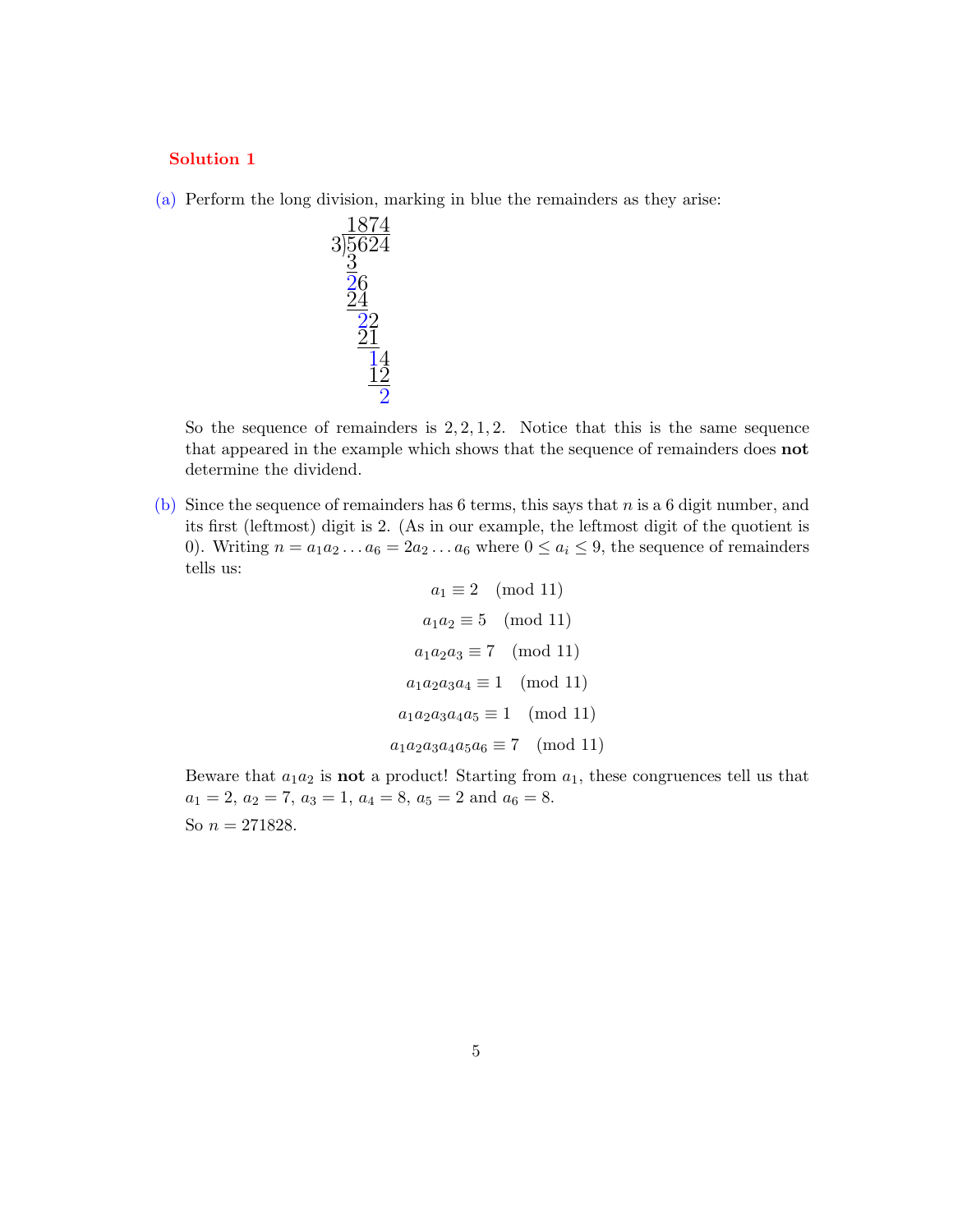#### Solution 2

(a) Take the lengths of the sides of the triangle to be  $a, ar, ar^2$ , with  $a \neq 0$ . We can assume, without loss of generality, that  $r > 1$ . Then a is the shortest side,  $ar^2$  is the hypotenuse and we're looking for the sine of the angle  $\theta$  opposite side a. This is given by  $ar^2$ 

$$
\sin \theta = \frac{a}{ar^2} = \frac{1}{r^2}.
$$

θ

ar

Note that this is independent of a. Using the Pythagorean Theorem to determine  $r$ , we have

$$
a2 + (ar)2 = (ar2)2
$$
  
\n
$$
\Rightarrow 1 + r2 = r4.
$$

Let  $s = r^2$ , and this becomes

$$
1+s=s^2.
$$

The quadratic formula gives  $s = \frac{1 \pm \sqrt{5}}{2}$  $\frac{2 \times 5}{2}$ ; since  $r > 1$  by assumption and so  $s > 1$  we must have that  $s = r^2 = \frac{1+\sqrt{5}}{2}$  $\frac{\sqrt{5}}{2}$ . Thus,

$$
\sin \theta = \frac{1}{r^2} = \frac{2}{1 + \sqrt{5}} = \frac{\sqrt{5} - 1}{2}.
$$

(b) The figure below is drawn to scale.



Notice that the three angles  $\alpha, \beta, \gamma$  in the upper-left corner are congruent; if two of them were unequal, say,  $\alpha \neq \beta$ , then they would be complementary, so  $\alpha + \beta = 90^{\circ}$ , leaving no room for  $\gamma$ . Since  $\alpha =$  $\beta = \gamma$  and  $\alpha + \beta + \gamma = 90^{\circ}$ , then  $\alpha = \beta = \gamma = 30^{\circ}$ . It follows that all triangles are 30-60-90 triangles. By triangle similarity we then have

$$
x = \frac{x}{1} = \frac{b}{c} = \cos(30^{\circ}) = \frac{\sqrt{3}}{2}.
$$